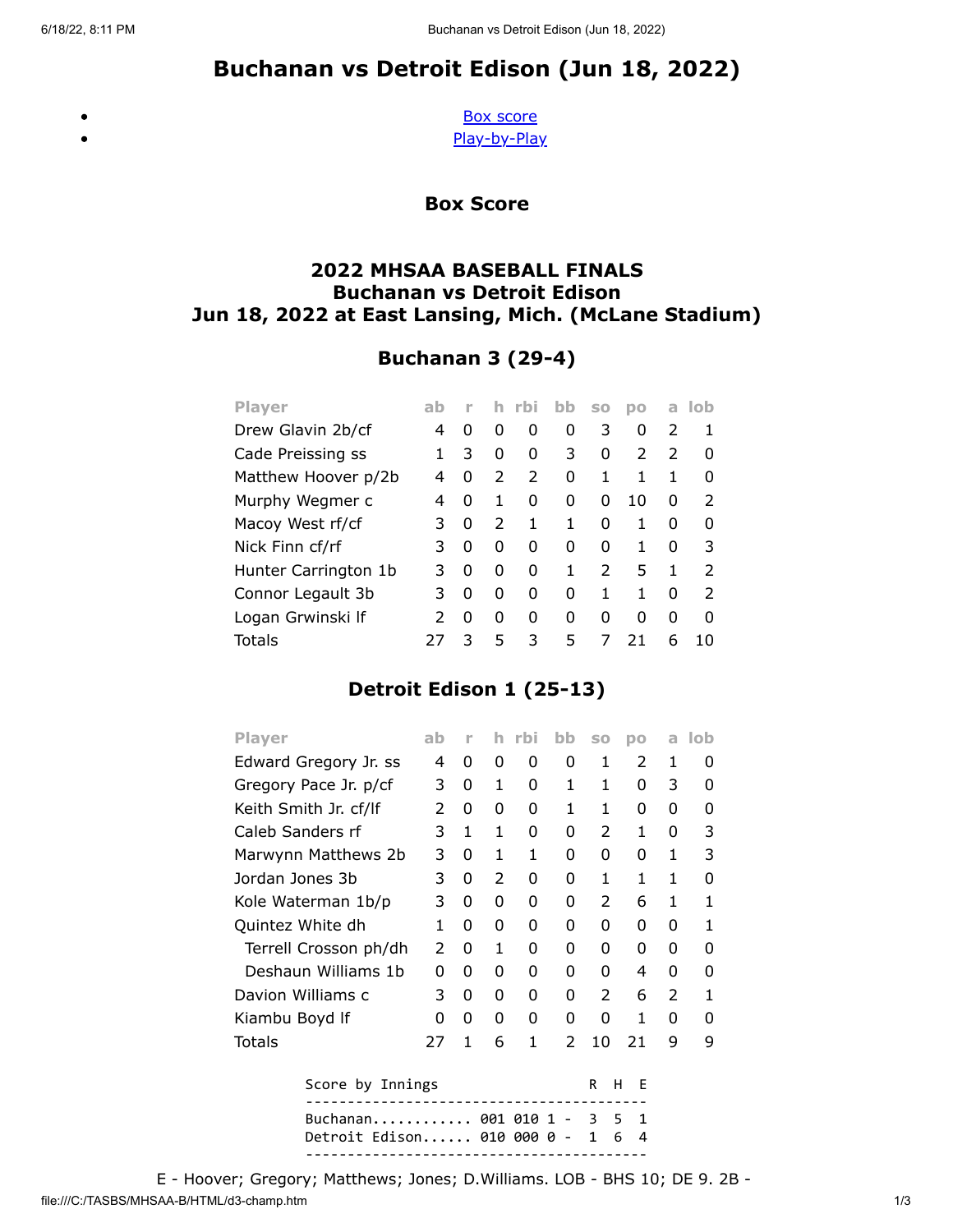6/18/22, 8:11 PM Buchanan vs Detroit Edison (Jun 18, 2022)

Hoover 2; Sanders; Jones. HBP - K. Smith; Sanders. SH - Finn; Grwinski. SB - Preissing 2; Wegmer; West; Matthews; Jones.

| Buchanan                                                    |  |  |  |  | ip h r er bb so wp bk hbp ibb ab bf fo go np |  |  |  |
|-------------------------------------------------------------|--|--|--|--|----------------------------------------------|--|--|--|
| Matthew Hoover W 5.2 5 1 1 2 8 1 0 2 1 22 26 4 5 107        |  |  |  |  |                                              |  |  |  |
|                                                             |  |  |  |  |                                              |  |  |  |
|                                                             |  |  |  |  |                                              |  |  |  |
| Detroit Edison ip h r er bb so wp bk hbp ibb ab bf fo go np |  |  |  |  |                                              |  |  |  |
| Gregory Pace Jr. L 5.0 4 2 2 3 6 0 0 0 0 20 24 4 5 89       |  |  |  |  |                                              |  |  |  |
| Kole Waterman 2.0 1 1 0 2 1 2 0 0 0 7 10 2 3 34             |  |  |  |  |                                              |  |  |  |

Win - Hoover. Loss - Pace. Save - West . WP - Hoover; Waterman 2. HBP - by Hoover (K. Smith); by Hoover (Sanders). Pitches/strikes: Hoover 107/64; West 17/11; Pace 89/56; Waterman 34/17.

<span id="page-1-0"></span>Umpires - HP: Mike Schram 1B: Steve Metzer 2B: Kirk VanderLaan 3B: Joe Stine Start: 5:25 pm Time: 2:34 Attendance: Weather: Sunny, 72F, Wind N 8 mph Game notes: MHSAA Baseball Division 3 Championship Game...

#### Play-by-Play

#### 2022 MHSAA BASEBALL FINALS Buchanan vs Detroit Edison Jun 18, 2022 at East Lansing, Mich. (McLane Stadium)

Buchanan starters: 7/2b Glavin; 17/ss Preissing; 11/p Hoover; 20/c Wegmer; 24/rf West; 9/cf Finn; 1/1b Carrington; 12/3b Legault; 31/lf Grwinski;

Detroit Edison starters: 6/ss Gregory; 3/p Pace; 19/cf K. Smith; 16/rf Sanders; 2/2b Matthews; 9/3b Jones; 14/1b Waterman; 15/dh White; 21/c D.Williams; 8/lf Boyd;

**Buchanan 1st** - Glavin struck out looking (1-2 BKFFK). Preissing reached on a throwing error by 3b (2-2 KBFBF). Hoover struck out looking (0-2 SFK); Preissing stole second, advanced to third on a throwing error by c. Wegmer grounded out to ss  $(1-1 KB)$ . O runs, O hits, 2 errors, 1 LOB.

**Detroit Edison 1st -** Gregory grounded out to ss (1-0 B). Pace struck out looking (1-2 KSFBK). K. Smith lined out to ss (1-2 FBK). O runs, O hits, O errors, O LOB.

**Buchanan 2nd -** West singled through the right side (1-0 B). West stole second. Finn grounded out to p, SAC (2-0 BB); West advanced to third. Carrington fouled out to 3b (0-0). Legault grounded out to 3b (2-2 FBBF). O runs, 1 hit, O errors, 1 LOB.

**Detroit Edison 2nd -** Sanders doubled to left field (0-1 F). Matthews singled to left center, RBI (2-2 BBSKF); Sanders scored. Matthews stole second. Jones struck out swinging (3-2 BBBKSS). Waterman struck out swinging (3-2 SSBBBS). West to cf. Finn to rf. White grounded out to 2b (0- 2 KK). 1 run, 2 hits, 0 errors, 1 LOB.

**Buchanan 3rd -** West to rf. Finn to cf. Grwinski grounded out to p, bunt (0-0). Glavin struck out